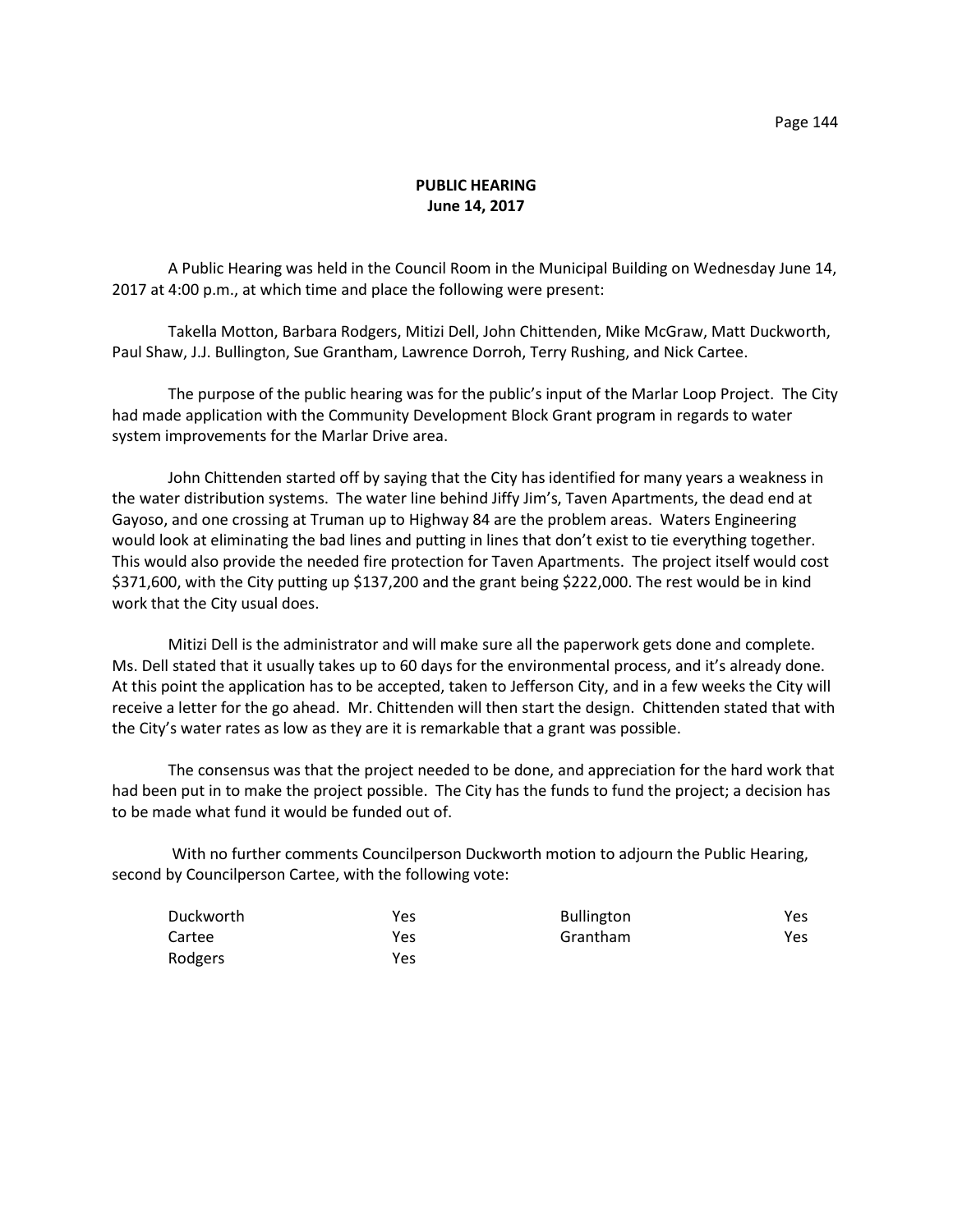## **SPECIAL SESSION June 14, 2017**

Be it remembered the Council of the City of Caruthersville met in special session Wednesday, June 14, 2017 at 4:15 p.m. in the Council room of the Municipal Building at which time and place the following were present:

| Mike McGraw          | Mayor                 |
|----------------------|-----------------------|
| Takella Motton       | <b>City Clerk</b>     |
| Lawrence Dorroh      | <b>City Counselor</b> |
| Tony Jones (Absent)  | Sergeant at Arms      |
| Duckworth            | Councilperson         |
| <b>Bullington</b>    | Councilperson         |
| Cartee               | Councilperson         |
| Rittenberry (Absent) | Councilperson         |
| Hood (Absent)        | Councilperson         |
| Merideth (Absent)    | Councilperson         |
| Grantham (Absent)    | Councilperson         |
| Rodgers              | Councilperson         |
|                      |                       |

The number of members necessary to consider a quorum being present, the Mayor called the meeting to order and announced the meeting was in session for the transaction of business.

The first order of business was a recommendation of a motion for the completion of final application and a commitment of \$137,200 of which \$5,000 made payable today of the \$22,000 for the environmental study, and administration contract. Councilperson Cartee motion for approval, second by Councilperson Grantham, which resulted in the following vote:

| Duckworth | Yes | <b>Bullington</b> | Yes. |
|-----------|-----|-------------------|------|
| Cartee    | Yes | Grantham          | Yes  |
| Rodgers   | Yes |                   |      |

Councilperson Duckworth motion to approve the engineering contract for the project, second by Councilperson Bullington, which resulted in the following vote:

| Duckworth | Yes | <b>Bullington</b> | Yes |
|-----------|-----|-------------------|-----|
| Cartee    | Yes | Grantham          | Yes |
| Rodgers   | Yes |                   |     |

Councilperson Bullington wanted clarification of the workman's compensation bid process. She wanted to know if the bid notice had gone out this week, and if it had to be in by next Monday, and the answer was yes. Councilperson Bullington had concerns about the turnaround time of the bid process, and information given to an agent prior to the bid being posted. Counselor Dorroh stated that the bid notice would have to be posted in 3 public places, the Council could waive formal advertisement, and the agents would have to be provided with the bid packet. Councilperson Bullington made mentioned that the incumbent agent wasn't provided with a bid packet. Mayor McGraw stated that the packets